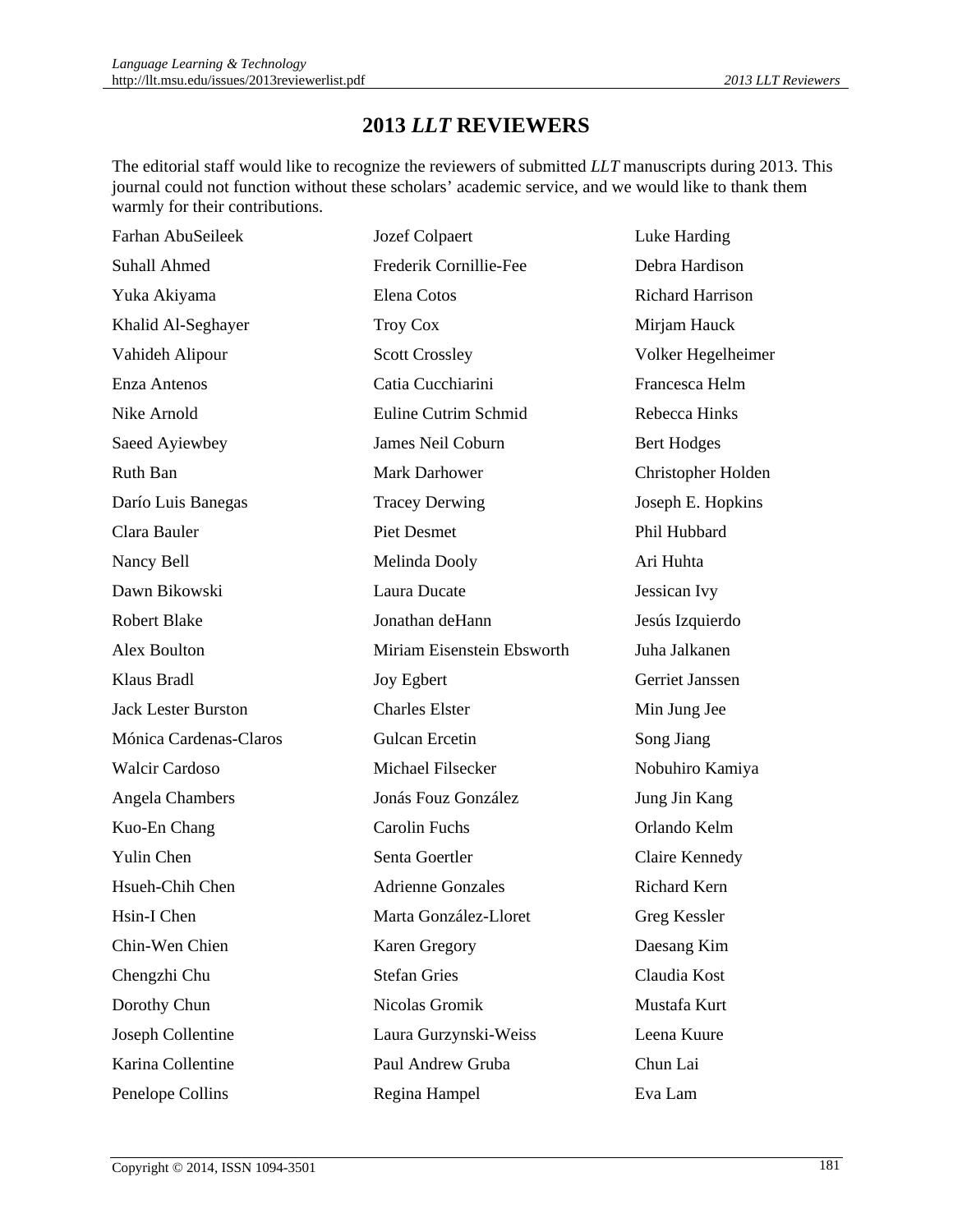| <b>Batia Laufer</b>     | Ana Oskoz                | Julie Sykes            |
|-------------------------|--------------------------|------------------------|
| Joshua Fahey Lawrence   | Luisa Panichi            | Skipp Syme             |
| Yoonhee N. Lee          | Gi-Pyo Park              | Maija Tamr             |
| Ronald Leow             | <b>Scott Payne</b>       | João Anton             |
| John Levis              | Lynn Pearson             | Celia Thom             |
| Tim Lewis               | Diane Pecorari           | Kimberly L             |
| Mimi Li                 | Jill Pellettieri         | Constanza <sup>7</sup> |
| Meei-Ling Liaw          | Manuel Peralbo-Uzquiano  | Heidi Vaara            |
| Tsun-Ju Lin             | <b>Mark Peterson</b>     | Alireza Vaf            |
| Huifen Lin              | Maribel Poza             | Larry Vand             |
| Chin-Hsi Lin            | Nora Presson             | Robert Van             |
| Hsien-Chin Liou         | Peter Prince             | Nina Vyatk             |
| Min Liu                 | Eva Prionas              | Rémi Adam              |
| Gillian Lord            | Ravi Purushotma          | Compernoll             |
| Andreas Lund            | Paul Rama                | Elvis Wagn             |
| Peter Macintyre         | Mariana Aguilar Ramírez  | Min-Feng V             |
| David Malinowski        | Jim Ranalli              | Yuping Wa              |
| Rob Martinsen           | Leila Ranta              | Shudong W              |
| <b>Richard McCallum</b> | Hayo Reinders            | Liang Wang             |
| Levi McNeil             | Jonathon Reinhardt       | Paige Ware             |
| Kara McBride            | Fernando Rosell-Aguilar  | Chantelle W            |
| Anna Mikhaylova         | <b>Susanne Rott</b>      | Cynthia Wh             |
| Nicole Mills            | Gulnara Sadykova         | Shona Why              |
| Hazel Morten            | <b>Shannon Sauro</b>     | Ciara Wigh             |
| Karthyn Murphy-Judy     | Jean Schultz             | Lee Wilbers            |
| Adreas Müller-Hartmann  | Klaus Schwienhorst       | Lawrence V             |
| Suthagar Narasuman      | Yue Sheng                | Magdalena              |
| Tatsuya Nakata          | <b>Patrick Snellings</b> | Stefanie Wu            |
| <b>Hilary Nesi</b>      | <b>Bill Snyder</b>       | Richard Xia            |
| David Neville           | Susana Sotillo           | Yang Xiao              |
| Katherine Nielson       | Glenn Stockwell          | HuiLing Xu             |
| Grantham O'Brien        | <b>Robert Summers</b>    | Işıl Yalçın            |
| Robert O'Dowd           | Yu-Chih Sun              | Jackie Xiu             |
| David Oakley            | Sean Sutherland          | Chunsheng              |

ymes 'ammelin tonio Telles nompson ly L. Tohill iza Tolosa aarala Vafaeepour andergrift Vanderplank atkina dam van nolle agner ng Wang Wang g Wang Vang  $\alpha$ <sub>are</sub> le Warner White Vhyte 'igham berschied ce Williams ena Wolska Wulff Xiao iao  ${\it Xu}$  $\sin$ Iiu Yan eng Yang